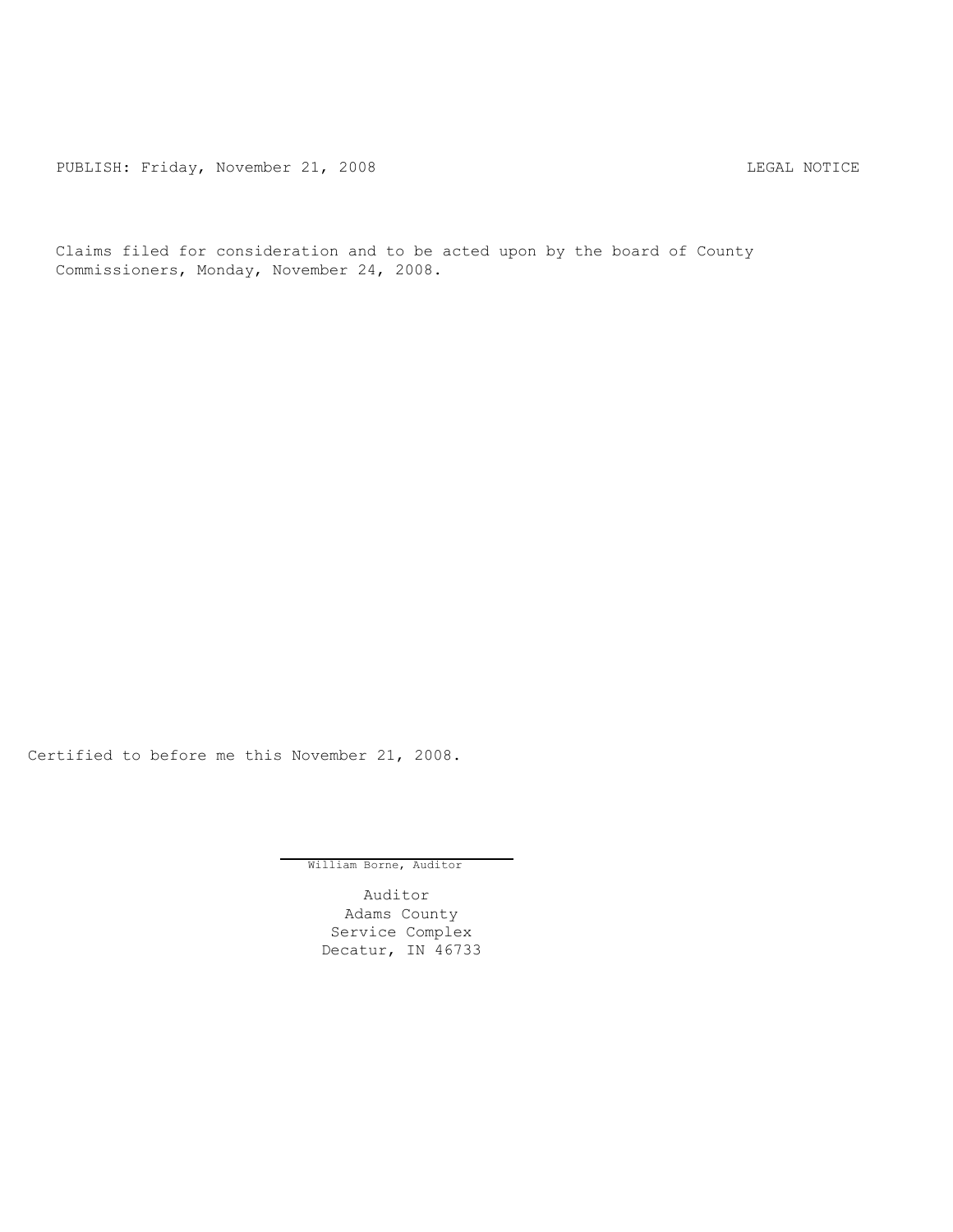

## **Claims Docket for Newspaper Adams County, Indiana**

## For Period: **11/4/2008** to **11/4/2008**

Date Claims to be Paid: **11/24/2008**

*313 W. Jefferson St. Decatur, IN 46733 (219) 724-2600*

| <b>Vendor</b>                | Amount   | <b>Vendor</b>           | Amount |
|------------------------------|----------|-------------------------|--------|
| Spangler, Anna               | 130.00   | Smith, G. Medford       | 130.00 |
| Walker, Gerald M.            | 25.00    | Smith, Ralph, Jr.       | 150.00 |
| Fox, Thomas E.               | 25.00    | Cook, Russell E.        | 175.00 |
| Marjorie Schultz             | 75.00    | Jan Scott               | 75.00  |
| Carol Swygart                | 100.00   | Edna Everett            | 100.00 |
| Donna Marbach                | 130.00   | Kristie Ripley          | 130.00 |
| Marlene Melching             | 100.00   | Donna Owens             | 100.00 |
| Bernice E. Caston            | 422.08   | Elvin A. Hormann        | 100.00 |
| Shirley A. Hormann           | 180.00   | Connie Kaehr            | 130.00 |
| Wanda Moser                  | 100.00   | Pat Bertsch             | 100.00 |
| Deb Porter                   | 100.00   | Dorothy Dryer           | 100.00 |
| Patricia Caudle              | 100.00   | <b>Betty Lengerich</b>  | 100.00 |
| Joyce Schnitz                | 100.00   | Marinel Sprunger        | 100.00 |
| Chester Longenberger         | 100.00   | Georgia D. Glass        | 100.00 |
| <b>Teresa Liechty</b>        | 100.00   | Rose Liechty            | 100.00 |
| Bertha Neuenschwander        | 100.00   | Janice Waugh            | 100.00 |
| Lana Dubach                  | 100.00   | Gail Runyon             | 25.00  |
| Jennifer Beer                | 130.00   | Mary Jane Nichols       | 100.00 |
| <b>Charles</b> Shell         | 100.00   | James E. Teeple         | 100.00 |
| Richard Allspaw              | 100.00   | Richard Clutter         | 130.00 |
| Constance S. Potter          | 130.00   | Frederick Stauffer      | 100.00 |
| Jill Moser                   | 130.00   | Iona Amspaugh           | 100.00 |
| Deborah Lehman               | 130.00   | Margaret Sprunger       | 100.00 |
| Margaret Conrad              | 100.00   | Floyd Liechty           | 100.00 |
| Dian Givens                  | 100.00   | Margaret Hann           | 100.00 |
| Eileen Dawson                | 100.00   | Marylene Tutewiler      | 375.00 |
| <b>Bill Wemhoff</b>          | 200.00   | Swiss Village           | 40.00  |
| <b>Irene Kiess</b>           | 1,825.00 | Carol Selking           | 3.57   |
| Joy Tonner                   | 25.00    | Arthur J. Booth         | 100.00 |
| Jacqueline K. Hoffman        | 100.00   | Ramona Salway           | 100.00 |
| Imogene Wilder               | 100.00   | Donald Kuhn             | 130.00 |
| Decatur Baptist Church       | 40.00    | Renee Bultemeier        | 11.44  |
| Cass Hammond                 | 35.64    | Charles Abel            | 100.00 |
| Margie Thieme                | 100.00   | Joyce Arnold            | 25.00  |
| Mary Gerber                  | 100.00   | Don Gerber              | 100.00 |
| <b>Bryce Christy</b>         | 100.00   | Joan Davis              | 100.00 |
| Linda Pollock                | 100.00   | Deanna Godsey           | 130.00 |
| Berne Nazarene Church        | 40.00    | Crossroads Church       | 40.00  |
| Janet Swales                 | 1,075.00 | Kenya Habegger          | 130.00 |
| Nelson Clark                 | 100.00   | Clara Lou Teeple        | 100.00 |
| James W. McSwain             | 100.00   | Ruth E. Agler           | 100.00 |
| Don Elder                    | 100.00   | Becky Buckingham        | 100.00 |
| Bridge Community Church      | 40.00    | Jessica Hawkins         | 25.00  |
| Ann Bieberich                | 25.00    | Angie Bluhm             | 25.00  |
| <b>Beverly Linderman</b>     | 25.00    | Mt. Hope Nazarene       | 40.00  |
| Evangelical Mennonite Church | 40.00    | Monroe United Methodist | 40.00  |
| <b>Eugene Kiess</b>          | 25.00    | Elinor Hirschy          | 25.00  |
| Helen Thieme                 | 100.00   | Rebecca Canales         | 25.00  |